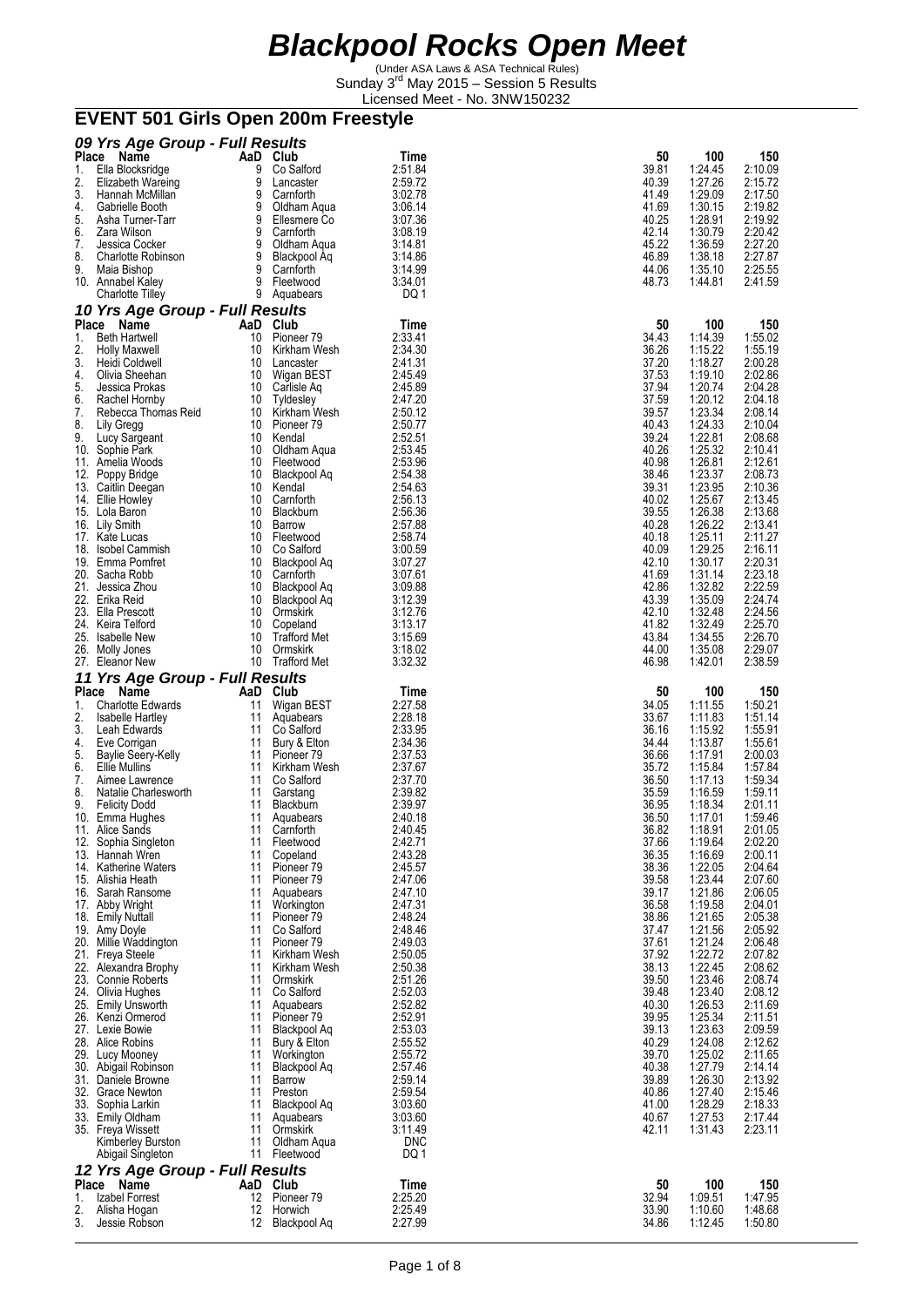| 4.<br>Emma Dickson<br>5.<br>Samantha Ashe              | 12<br>12               | Aquabears<br>Blackpool Aq            | 2:29.85<br>2:30.30 | 34.20<br>33.24 | 1:11.96<br>1:11.19 | 1:51.24<br>1:51.81 |
|--------------------------------------------------------|------------------------|--------------------------------------|--------------------|----------------|--------------------|--------------------|
| 6.<br><b>Fallon Cooney</b>                             |                        | 12 Aquabears                         | 2:31.35            | 34.46          | 1:12.69            | 1:53.28            |
| 7.<br>Lucy Stephenson<br>8.                            |                        | 12 Copeland                          | 2:31.64            | 34.88          | 1:13.10            | 1:52.43            |
| Megan Jones<br>9.<br>Caitlin Armstrong                 |                        | 12 Kendal<br>12 Pioneer 79           | 2:33.32<br>2:34.83 | 33.92<br>36.52 | 1:12.82<br>1:17.04 | 1:53.56<br>1:58.11 |
| 10. Kiera Richmond                                     |                        | 12 Carnforth                         | 2:35.18            | 35.41          | 1:14.81            | 1:55.54            |
| 11. Niamh Speakman<br>12. Rebecca Booth                | 12 <sup>2</sup><br>12  | Wigan BEST<br>Wigan BEST             | 2:36.64<br>2:37.32 | 35.23<br>35.80 | 1:16.02<br>1:16.91 | 1:57.95<br>1:58.38 |
| 13. Ellie Jeffs                                        | 12                     | Co Salford                           | 2:39.89            | 35.10          | 1:15.45            | 1:58.62            |
| 14. Ellie Lomax                                        | 12                     | Oldham Aqua                          | 2:42.64            | 37.65          | 1:19.75            | 2:01.93            |
| 15. Lily Boswell<br>16. Cara Jones                     | 12<br>12 <sup>12</sup> | Fleetwood<br>Preston                 | 2:42.95<br>2:43.71 | 38.67<br>36.58 | 1:21.75<br>1:18.35 | 2:04.85<br>2:02.21 |
| 17. Taija Smith                                        |                        | 12 Fleetwood                         | 2:45.14            | 37.38          | 1:19.98            | 2:03.08            |
| 18. Holly Satterly<br>19. Mia Nobbs                    |                        | 12 Lancaster<br>12 Pioneer 79        | 2:46.45<br>2:47.30 | 36.78<br>37.82 | 1:19.34<br>1:20.33 | 2:03.24<br>2:04.64 |
| 20. Daisy Moorhouse                                    |                        | 12 Aquabears                         | 2:47.46            | 38.47          | 1:21.75            | 2:06.43            |
| 21. Macy Laurie                                        |                        | 12 Oldham Aqua                       | 2:48.44            | 37.53          | 1:20.34            | 2:04.99            |
| 22. Alex Stead<br>23. Amy Holding                      |                        | 12 Aquabears<br>12 Blackpool Aq      | 2:51.13<br>2:54.61 | 38.40<br>39.43 | 1:22.00<br>1:23.85 | 2:07.47<br>2:10.07 |
| 24. Hermione Worrall                                   |                        | 12 Aquabears                         | 2:59.15            | 40.69          | 1:26.51            | 2:14.89            |
| 25. Holly McHugh<br>26. Isobel Pauline                 |                        | 12 Chorley Marl<br>12 Aquabears      | 3:01.06<br>3:05.44 | 41.10<br>40.05 | 1:28.96<br>1:28.86 | 2:16.88<br>2:17.61 |
| 27. Emily Dorrington                                   |                        | 12 Aquabears                         | 3:05.50            | 40.51          | 1:28.75            | 2:18.45            |
| 13 Yrs Age Group - Full Results                        |                        |                                      |                    |                |                    |                    |
| Place Name                                             |                        | AaD Club                             | Time               | 50             | 100                | 150                |
| 1.<br>Amelia MacLaren<br>2.<br>Ella Bergin-Williams    | 13<br>13               | Co Salford<br>Oldham Aqua            | 2:16.50<br>2:19.73 | 32.03<br>32.06 | 1:06.55<br>1:07.64 | 1:41.91<br>1:44.11 |
| 3.<br>Daisy Jones                                      | 13                     | Biddulph                             | 2:20.44            | 32.58          | 1:08.25            | 1:44.94            |
| 4.<br><b>Sydnie Bairstow</b><br>5.<br>Hannah Sheehan   | 13                     | <b>Blackpool Aq</b><br>13 Wigan BEST | 2:21.24<br>2:21.92 | 33.13<br>32.36 | 1:09.36<br>1:08.20 | 1:46.48<br>1:45.63 |
| 6.<br>Samantha Bruce                                   | 13                     | Stockport Mo                         | 2:26.75            | 34.81          | 1:12.91            | 1:50.31            |
| 7.<br>Lydia Denby                                      | 13                     | Carnforth                            | 2:28.22            | 35.08          | 1:12.95            | 1:51.32            |
| 8.<br>Gemma Croft<br>9.<br>Sydney Atkinson             | 13<br>13               | Oldham Aqua<br>Barrow                | 2:29.08<br>2:29.41 | 34.28<br>34.39 | 1:12.50<br>1:12.82 | 1:51.74<br>1:52.43 |
| 10. Emma White                                         |                        | 13 Wigan BEST                        | 2:29.85            | 32.82          | 1:09.57            | 1:49.33            |
| 11. Emily Sharpe<br>12. Eleanor Rea                    | 13                     | 13 Pioneer 79<br>Ormskirk            | 2:29.98<br>2:30.37 | 34.50<br>35.00 | 1:12.21<br>1:12.38 | 1:51.94<br>1:51.72 |
| 13. Kara Pedley                                        |                        | 13 Pioneer 79                        | 2:30.51            | 34.55          | 1:13.04            | 1:52.84            |
| 14. Jodie Beck                                         |                        | 13 Blackburn                         | 2:30.99            | 34.03<br>33.80 | 1:12.18            | 1:51.69<br>1:53.49 |
| 15. Catherine Corless<br>16. Katie Jones               |                        | 13 Aquabears<br>13 Blackpool Aq      | 2:33.13<br>2:34.05 | 36.02          | 1:12.01<br>1:15.76 | 1:55.96            |
| 17. Daisy Pollitt                                      |                        | 13 Lancaster                         | 2:38.24            | 35.48          | 1:15.64            | 1:57.97            |
| 14 Yrs Age Group - Full Results                        |                        |                                      |                    |                |                    |                    |
| Place Name<br><b>Holly Salisbury</b><br>1.             | 14                     | AaD Club<br>Carnforth                | Time<br>2:12.05    | 50<br>30.97    | 100<br>1:04.31     | 150<br>1:38.62     |
| 2.<br>Aimee Banks                                      | 14                     | Carnforth                            | 2:14.35            | 31.42          | 1:05.17            | 1:39.62            |
| 3.<br>Olivia Nicholls<br>Grace Taylor<br>4.            | 14<br>14               | Pioneer 79<br>Wigan BEST             | 2:16.03<br>2:22.24 | 31.48<br>32.33 | 1:05.94<br>1:08.34 | 1:41.27<br>1:45.33 |
| 5.<br>Holly Jones                                      |                        | 14 Biddulph                          | 2:23.24            | 32.93          | 1:09.52            | 1:46.75            |
| 6.<br>Arina Klujeva                                    | 14                     | Co Salford                           | 2:24.96            | 34.05          | 1:10.95            | 1:48.62            |
| 7.<br>Libby Steele<br>8.<br>Chloe Davey                | 14<br>14               | Kirkham Wesh<br>Oldham Aqua          | 2:26.74<br>2:27.06 | 32.79<br>33.01 | 1:09.37<br>1:09.54 | 1:48.03<br>1:48.93 |
| 9.<br>Joanna Flowers                                   | 14                     | Blackpool Ag                         | 2:31.84            | 33.86          | 1:11.53            | 1:51.82            |
| 10. Tilly Bowie                                        | 14                     | <b>Blackpool Aq</b>                  | 2:33.92            | 34.67          | 1:13.53            | 1:53.75            |
| 15 Yrs/Over Age Group - Full Results<br>Place Name     | AaD Club               |                                      | Time               | 50             | 100                | 150                |
| 1. Amelia Sykes                                        |                        | 15 Lancaster                         | 2:27.69            | 33.79          | 1:11.77            | 1:50.33            |
| EVENT 502 Boys Open 200m Breaststroke                  |                        |                                      |                    |                |                    |                    |
| 09 Yrs Age Group - Full Results                        |                        |                                      |                    |                |                    |                    |
| Place Name<br>Elliot Woodburn<br>1.                    | 9                      | AaD Club<br>Kendal                   | Time<br>3:38.33    | 50<br>49.68    | 100<br>1:46.28     | 150<br>2:43.61     |
| 2.<br>Aidan Duffin                                     | 9                      | Lancaster                            | 3:47.20            | 51.49          | 1:50.29            | 2:50.27            |
| 3.<br>William Havers-Strong                            |                        | 9 Pioneer 79                         | 4.03.63            | 57.51          | 2:01.75            | 3:05.15            |
| 10 Yrs Age Group - Full Results                        |                        |                                      |                    |                |                    |                    |
| Place Name<br>1.<br>Harry Robinson                     |                        | AaD Club<br>10 Pioneer 79            | Time<br>3:26.65    | 50<br>47.36    | 100<br>1:40.27     | 150<br>2:33.48     |
| 2.<br><b>Isaac Quarry</b>                              |                        | 10 Lancaster                         | 3:28.88            | 49.34          | 1:45.29            | 2:39.52            |
| 3.<br>Samuel Burton<br>4.<br>Sam Gallagher             |                        | 10 Preston<br>10 Barrow              | 3:33.95<br>3:34.16 | 46.96<br>47.94 | 1:40.60<br>1:43.32 | 2:38.04<br>2:39.78 |
| 5.<br>Alex Tallon                                      |                        | 10 Kendal                            | 3:37.99            | 49.88          | 1:46.23            | 2:42.23            |
| 6.<br>Rees Horan                                       |                        | 10 Blackpool Aq                      | 3:43.26            | 50.75          | 1:47.86            | 2:45.72            |
| 7.<br>Samuel Kelly<br>8.<br>Jack Parkinson             |                        | 10 Co Salford<br>10 Fleetwood        | 3:45.34<br>3:46.56 | 52.00<br>52.03 | 1:51.17<br>1:51.58 | 2:47.64<br>2:51.24 |
| 9.<br>Tuncay Ozturk                                    |                        | 10 Fleetwood                         | 3:46.91            | 52.65          | 1:51.13            | 2:49.88            |
| 10. Finley Quayle<br>11. Jake Cooper                   |                        | 10 Copeland<br>10 Pioneer 79         | 3:47.48<br>4:01.47 | 51.78<br>55.35 | 1:50.76<br>1:57.65 | 2:49.59<br>3:00.39 |
| 12. Brett Newcombe                                     |                        | 10 Fleetwood                         | 4:03.57            | 56.52          | 1:58.40            | 3:01.85            |
| 13. Luke Jones                                         |                        | 10 Fleetwood                         | 4:03.77            | 55.57          | 1:59.35            | 3:02.47            |
| Harry Bentham<br>Adam Dickson                          |                        | 10 Pioneer 79<br>10 Aquabears        | <b>DNC</b><br>DQ 2 |                |                    |                    |
| 11 Yrs Age Group - Full Results                        |                        |                                      |                    |                |                    |                    |
| Place Name                                             |                        | AaD Club                             | Time               | 50             | 100                | 150                |
| 1.<br><b>Matthew Gregory</b><br>Benjamin Havers-Strong |                        | 11 Wigan BEST<br>11 Pioneer 79       | 3:04.09<br>3:10.33 | 42.32<br>45.03 | 1:29.50<br>1:33.97 | 2:17.41<br>2:22.88 |
| 3.<br>Samuel Coulthard                                 |                        | 11 Leyland Barr                      | 3:17.93            | 45.92          | 1:37.36            | 2:28.48            |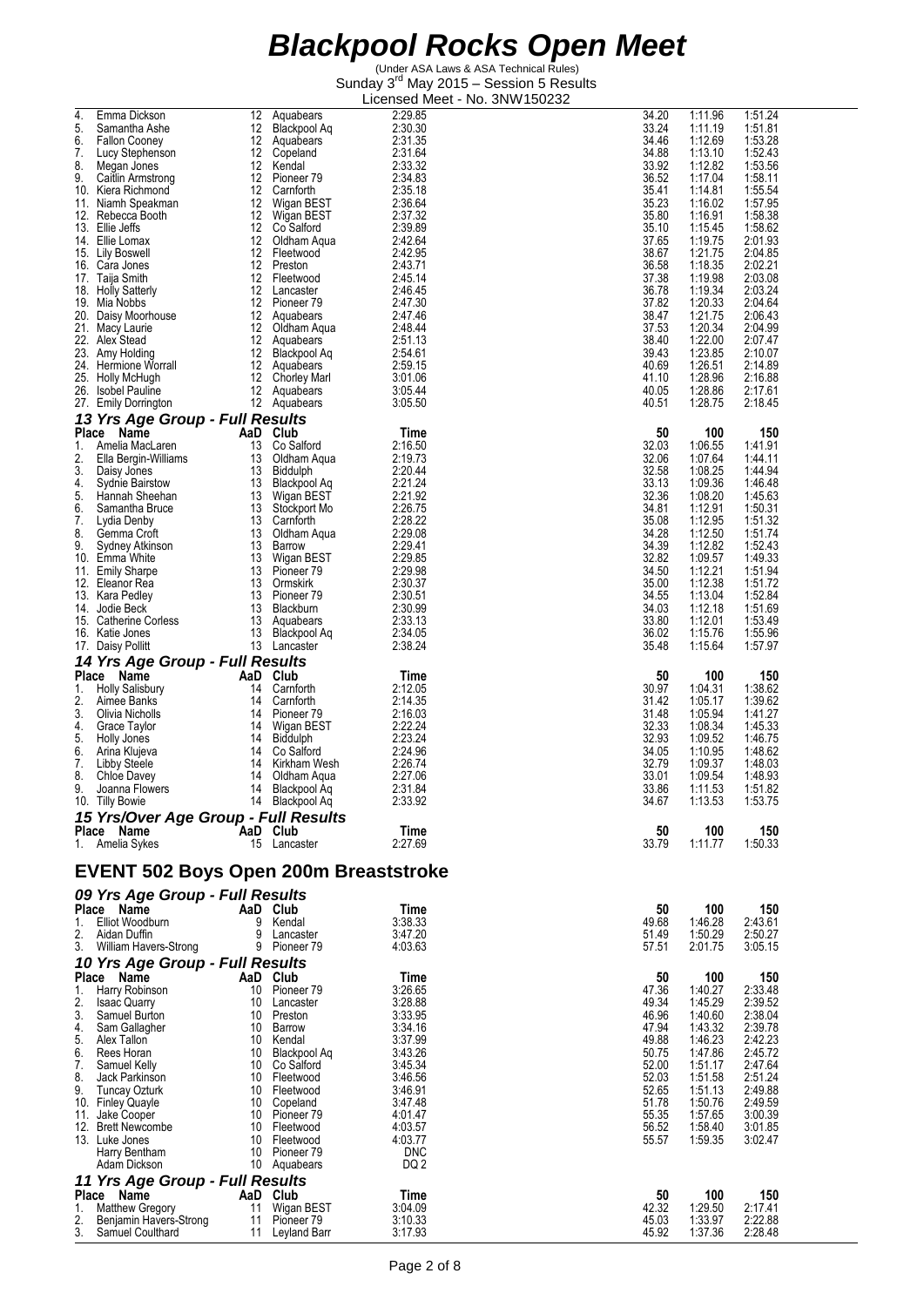|    |                                             |                 |                          |                    | <b>IVO. UIVIV IUULUL</b> |                |         |         |
|----|---------------------------------------------|-----------------|--------------------------|--------------------|--------------------------|----------------|---------|---------|
| 4. | Toby Ranson                                 | 11              | Aquabears                | 3:19.58            |                          | 46.35          | 1:38.78 | 2:30.94 |
| 5. | Max Adams                                   |                 | 11 Co Salford            | 3:19.87            |                          | 45.86          | 1:36.50 | 2:28.49 |
| 6. | Maximus Knowles                             | 11              | Aquabears                | 3:26.56            |                          | 47.23          | 1:40.32 | 2:33.56 |
| 7. | Jake Reynolds                               | 11              | Horwich                  | 3:26.90            |                          | 45.67          | 1:37.64 | 2:32.51 |
|    |                                             |                 |                          |                    |                          | 48.90          |         |         |
| 8. | George Cookson                              | 11              | Carnforth                | 3:28.94            |                          |                | 1:42.62 | 2:36.87 |
| 9. | Angus Lawton                                | 11              | Ormskirk                 | 3:32.18            |                          | 48.95          | 1:43.88 | 2:38.37 |
|    | 10. Samuel Howarth                          | 11              | Aquabears                | 3:34.14            |                          | 48.41          | 1:44.14 | 2:39.47 |
|    | 11. Archibald Lawton                        | 11              | Ormskirk                 | 3:37.90            |                          | 51.15          | 1:48.11 | 2:43.65 |
|    | 12. Malachy Duffin                          |                 | 11 Lancaster             | 3:39.03            |                          | 48.75          | 1:44.97 | 2:40.79 |
|    | 13. Ethan Pritchard                         | 11              | Co Salford               | 3:39.52            |                          | 49.60          | 1:47.40 | 2:44.57 |
|    |                                             |                 |                          |                    |                          |                |         |         |
|    | 14. Joseph Arcangelo                        | 11              | Chorley Marl             | 3:43.34            |                          | 49.83          | 1:48.37 | 2:46.61 |
|    | 15. Reece Griffiths                         | 11              | Ramsbottom               | 3:44.91            |                          | 51.62          | 1:49.82 | 2:48.66 |
|    | 16. Thomas Dowthwaite                       |                 | 11 Carnforth             | 3:50.67            |                          | 51.39          | 1:51.04 | 2:51.98 |
|    | 12 Yrs Age Group - Full Results             |                 |                          |                    |                          |                |         |         |
|    |                                             |                 |                          |                    |                          |                |         |         |
|    | Place Name                                  |                 | AaD Club                 | Time               |                          | 50             | 100     | 150     |
| 1. | Luke Adams                                  | 12 <sup>°</sup> | Co Salford               | 2:59.98            |                          | 41.86          | 1:28.34 | 2:14.26 |
| 2. | <b>Isaac Brennand</b>                       | 12              | Chorley Marl             | 3:07.65            |                          | 40.73          | 1:28.93 | 2:18.17 |
| 3. | Jake Wissett                                |                 | 12 Ormskirk              | 3:09.70            |                          | 43.53          | 1:33.10 | 2:23.11 |
| 4. | Rory Ward                                   |                 | 12 Carlisle Aq           | 3:13.17            |                          | 43.67          | 1:32.33 | 2:22.75 |
| 5. | Charlie Cooksey                             | 12              | Barrow                   | 3:13.40            |                          | 44.85          | 1:33.94 | 2:25.03 |
|    |                                             |                 |                          |                    |                          |                |         |         |
| 6. | Harry Shaw                                  |                 | 12 Lancaster             | 3:21.04            |                          | 46.39          | 1:37.91 | 2:30.37 |
| 7. | Connor White                                |                 | 12 Carnforth             | 3:22.36            |                          | 45.94          | 1:38.34 | 2:31.49 |
|    | 13 Yrs Age Group - Full Results             |                 |                          |                    |                          |                |         |         |
|    | Place Name                                  |                 | AaD Club                 | Time               |                          | 50             | 100     | 150     |
|    |                                             |                 |                          |                    |                          |                |         |         |
| 1. | Ethan Nunn                                  | 13              | Barrow                   | 2:52.37            |                          | 37.65          | 1:22.59 | 2:08.52 |
| 2. | Callan Sharples                             | 13              | Chorley Marl             | 3:12.07            |                          | 44.16          | 1:33.91 | 2:23.78 |
| 3. | Kian Horan                                  |                 | 13 Blackpool Aq          | 3:16.19            |                          | 44.23          | 1:34.88 | 2:25.66 |
| 4. | Luka Hyam                                   | 13              | Horwich                  | 3:16.91            |                          | 44.54          | 1:35.12 | 2:26.68 |
| 5. | William Naylor                              | 13              | Blackpool Ag             | 3:17.14            |                          | 45.54          | 1:35.54 | 2:26.46 |
| 6. | Dominic Testa-O'Neill                       |                 | 13 Pioneer 79            | 3:18.72            |                          | 45.87          | 1:36.44 | 2:27.91 |
|    |                                             |                 |                          |                    |                          |                |         |         |
|    | 14 Yrs Age Group - Full Results             |                 |                          |                    |                          |                |         |         |
|    | Place Name                                  |                 | AaD Club                 | Time               |                          | 50             | 100     | 150     |
| 1. | Harry Brothwood                             | 14              | Fleetwood                | 2:51.24            |                          | 38.55          | 1:22.43 | 2:07.67 |
|    | Daniel New                                  | 14              | <b>Trafford Met</b>      | DQ 3               |                          |                |         |         |
|    |                                             |                 |                          |                    |                          |                |         |         |
|    |                                             |                 |                          |                    |                          |                |         |         |
|    | <b>EVENT 503 Girls Open 100m Backstroke</b> |                 |                          |                    |                          |                |         |         |
|    |                                             |                 |                          |                    |                          |                |         |         |
|    | 09 Yrs Age Group - Full Results             |                 |                          |                    |                          |                |         |         |
|    | Place Name                                  |                 | AaD Club                 | Time               |                          | 50             |         |         |
|    |                                             |                 |                          |                    |                          |                |         |         |
| 1. | Mia Smith                                   | 9               | Pioneer 79               | 1:30.60            |                          | 44.59          |         |         |
| 2. | Asha Turner-Tarr                            | 9               | Ellesmere Co             | 1:30.72            |                          | 44.71          |         |         |
| 3. | <b>Emily Gaskell</b>                        | 9               | Wigan BEST               | 1:34.53            |                          | 45.04          |         |         |
| 4. | Hannah McMillan                             | 9               | Carnforth                | 1:35.95            |                          | 46.94          |         |         |
| 5. | Rachel Waters                               | 9               | Pioneer 79               | 1:38.32            |                          | 47.53          |         |         |
| 6. | Jessica Cocker                              | 9               | Oldham Aqua              | 1:44.73            |                          | 51.46          |         |         |
|    |                                             |                 |                          |                    |                          |                |         |         |
| 7. | Annabel Kaley                               | 9               | Fleetwood                | 1:45.78            |                          | 52.64          |         |         |
| 8. | Sarah Brook                                 | 9               | Blackpool Ag             | 1:52.50            |                          | 53.96          |         |         |
|    | Ellie Ashton                                | $\overline{9}$  | Oldham Aqua              | <b>DNC</b>         |                          |                |         |         |
|    | Charlotte Tilley                            |                 | 9 Aquabears              | DQ 3               |                          |                |         |         |
|    |                                             |                 |                          |                    |                          |                |         |         |
|    | 10 Yrs Age Group - Full Results             |                 |                          |                    |                          |                |         |         |
|    | Place Name                                  |                 | AaD Club                 | Time               |                          | 50             |         |         |
| 1. | Naomi Ward                                  | 10              | Carlisle Aq              | 1:23.92            |                          | 40.33          |         |         |
| 2. |                                             |                 |                          |                    |                          |                |         |         |
|    | Wiktoria Wodz                               | 10              | Co Salford               | 1:25.04            |                          | 40.76          |         |         |
|    |                                             |                 |                          |                    |                          |                |         |         |
| 3. | <b>Beth Hartwell</b>                        | 10              | Pioneer 79               | 1:25.49            |                          | 42.00          |         |         |
| 4. | Lily Gregg                                  | 10              | Pioneer 79               | 1:26.45            |                          | 41.28          |         |         |
| 5. | Heidi Coldwell                              | 10              | Lancaster                | 1:26.63            |                          | 42.82          |         |         |
| 6. | Jessica Prokas                              | 10              | Carlisle Ag              | 1:29.68            |                          | 44.32          |         |         |
| 7. | Emma Pomfret                                | 10              | Blackpool Ag             | 1:30.89            |                          | 45.00          |         |         |
| 8. | Poppy Bridge                                | 10              | Blackpool Ag             | 1:31.91            |                          | 44.67          |         |         |
| 9. | Daisy Poole                                 | 10              | Tyldesley                | 1:33.77            |                          | 45.24          |         |         |
|    | 10. Kate Lucas                              | 10              | Fleetwood                | 1:33.82            |                          | 45.82          |         |         |
|    | 11. Ellie Howley                            | 10              | Carnforth                | 1:34.00            |                          | 45.59          |         |         |
|    | 12. Amelia Woods                            | 10              | Fleetwood                | 1:34.62            |                          | 47.05          |         |         |
|    |                                             |                 |                          |                    |                          |                |         |         |
|    | 13. Sophie Park                             | 10              | Oldham Agua              | 1:35.49            |                          | 46.66          |         |         |
|    | 14. Jessica Zhou                            | 10              | Blackpool Aq             | 1:36.55            |                          | 46.54          |         |         |
|    | 15. Isobel Cammish                          | 10              | Co Salford               | 1:36.82            |                          | 48.47          |         |         |
|    | 16. Sacha Robb                              | 10              | Carnforth                | 1:38.42            |                          | 47.96          |         |         |
|    | 17. Isabelle New                            | 10              | <b>Trafford Met</b>      | 1:44.48            |                          | 50.44          |         |         |
|    | 18. Eleanor New                             | 10              | <b>Trafford Met</b>      | 1:48.13            |                          | 53.04          |         |         |
|    | Lola Baron                                  | 10              | Blackburn                | DQ 3               |                          |                |         |         |
|    |                                             |                 |                          |                    |                          |                |         |         |
|    | Grace Buschini                              |                 | 10 Fleetwood             | DQ 3               |                          |                |         |         |
|    | 11 Yrs Age Group - Full Results             |                 |                          |                    |                          |                |         |         |
|    | Place Name                                  |                 | AaD Club                 | Time               |                          | 50             |         |         |
| 1. | Mia Radcliffe-Dudley                        | 11              | Oldham Aqua              | 1:14.57            |                          | 35.56          |         |         |
| 2. | Jennifer Green                              | 11              | Wigan BEST               | 1:14.85            |                          | 36.55          |         |         |
|    |                                             |                 |                          |                    |                          |                |         |         |
| 3. | Mia Greenough                               | 11              | Wigan BEST               | 1:15.85            |                          | 37.03          |         |         |
| 4. | <b>Charlotte Edwards</b>                    | 11              | Wigan BEST               | 1:17.60            |                          | 37.13          |         |         |
| 5. | Georgia Thomson                             | 11              | Ormskirk                 | 1:21.73            |                          | 40.64          |         |         |
| 6. | Lois Postlethwaite                          | 11              | Barrow                   | 1:22.46            |                          | 39.70          |         |         |
| 7. | <b>Ellie Mullins</b>                        | 11              | Kirkham Wesh             | 1:22.96            |                          | 39.80          |         |         |
| 8. | Alishia Heath                               | 11              | Pioneer 79               | 1:23.85            |                          | 40.84          |         |         |
| 9. | Millie Waddington                           | 11              | Pioneer <sub>79</sub>    | 1:24.10            |                          | 41.24          |         |         |
|    |                                             | 11              |                          |                    |                          |                |         |         |
|    | 10. Emma Hughes                             |                 | Aquabears                | 1:24.13            |                          | 40.68          |         |         |
|    | 11. Alice Robins                            | 11              | Bury & Elton             | 1:24.43            |                          | 39.97          |         |         |
|    | 12. Emily Nuttall                           | 11              | Pioneer <sub>79</sub>    | 1:24.51            |                          | 41.14          |         |         |
|    | 13. Sarah Ransome                           | 11              | Aquabears                | 1:25.28            |                          | 41.81          |         |         |
|    | 14. Leah Edwards<br>15. Amy Doyle           | 11<br>11        | Co Salford<br>Co Salford | 1:25.41<br>1:26.99 |                          | 41.99<br>41.98 |         |         |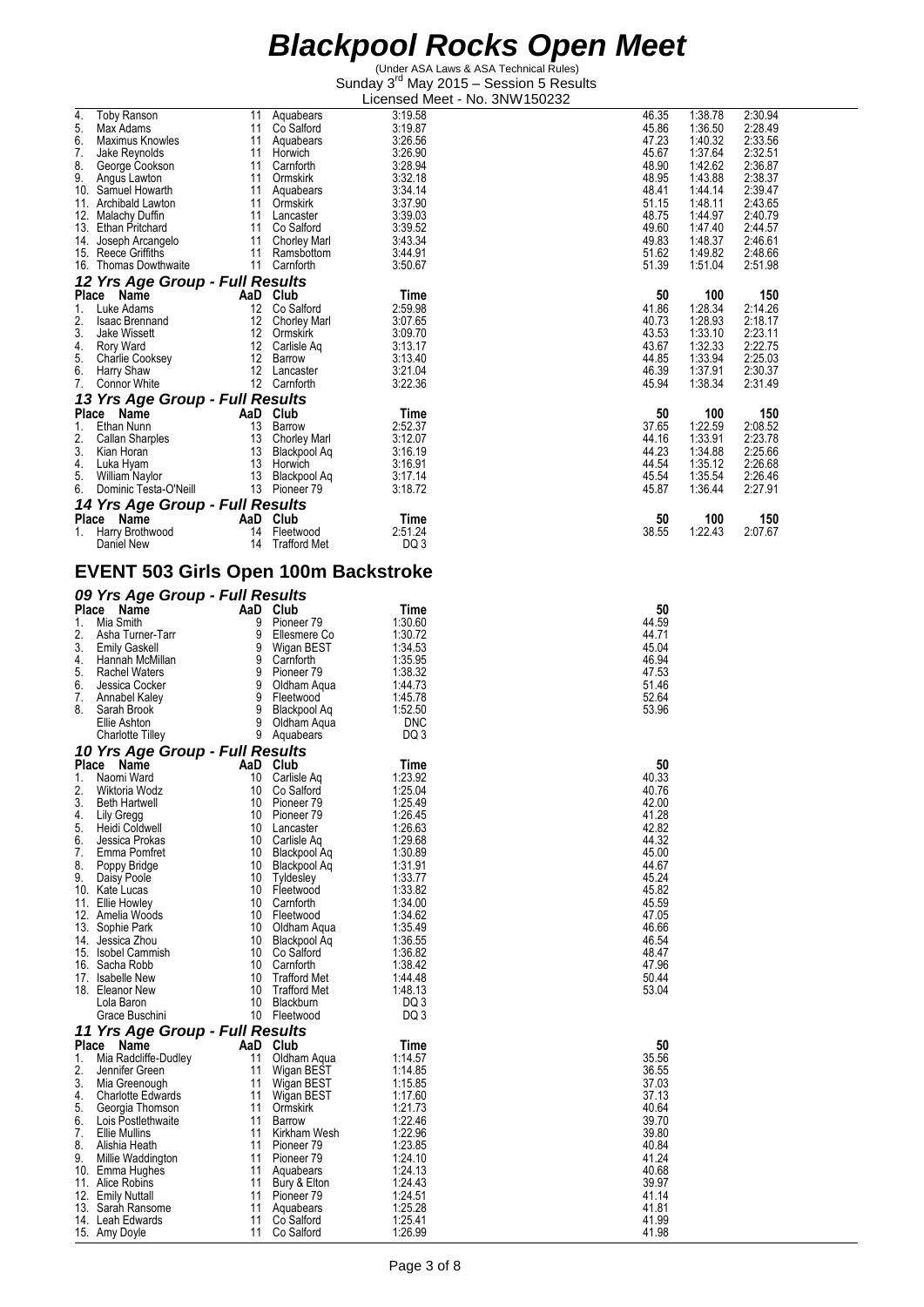|              | 16. Leeza McHugh                     | 11  | Fleetwood           | 1:27.77 | 42.51 |
|--------------|--------------------------------------|-----|---------------------|---------|-------|
|              | 17. Niamh Shuttleworth               | 11  | Copeland            | 1:27.98 | 41.89 |
|              | 18. Hannah Wren                      | 11  | Copeland            | 1:28.57 | 43.43 |
|              |                                      |     |                     | 1:28.57 |       |
|              | 18. Felicity Dodd                    | 11  | Blackburn           |         | 42.88 |
|              | 20. Lucy Mooney                      | 11  | Workington          | 1:28.58 | 43.35 |
|              | 21. Alexandra Brophy                 | 11  | Kirkham Wesh        | 1:28.70 | 43.74 |
|              | 22. Grace Newton                     | 11  | Preston             | 1:29.08 | 42.38 |
|              | 23. Daniele Browne                   | 11  | Barrow              | 1:29.33 | 42.73 |
|              | 24. Kenzi Ormerod                    | 11  | Pioneer 79          | 1:29.79 | 43.59 |
|              | 25. Alice Sands                      | 11  | Carnforth           | 1:30.10 | 41.85 |
|              | 26. Connie Roberts                   | 11  | Ormskirk            | 1:30.75 | 44.43 |
|              | 27. Lexie Bowie                      | 11  | Blackpool Aq        | 1:30.89 | 45.03 |
|              | 28. Gerie Vergara                    | 11  | Blackpool Aq        | 1:30.95 | 43.94 |
|              | 29. Samantha Laister                 | 11  | Oldham Aqua         | 1:33.58 | 45.34 |
|              | 30. Emily Brook                      | 11  | Blackpool Ag        | 1:34.83 | 45.77 |
|              | 31. Abbie Burton                     | 11  | Preston             | 1:35.96 | 45.16 |
|              | 32. Abigail Robinson                 | 11  | Blackpool Aq        | 1.40.13 | 47.89 |
|              | 33. Freya Wissett                    | 11  | Ormskirk            | 1:42.74 | 48.82 |
|              | Julia Morelli                        | 11  | <b>Blackpool Aq</b> | DQ 4    |       |
|              |                                      |     |                     |         |       |
|              | Emily Unsworth                       | 11  | Aquabears           | DQ 4    |       |
|              | 12 Yrs Age Group - Full Results      |     |                     |         |       |
|              | Place Name                           |     | AaD Club            | Time    | 50    |
| 1.           | <b>Emily McNeill</b>                 | 12  | Blackpool Aq        | 1:15.64 | 36.70 |
| 2.           | Jasmine James                        | 12  | Leyland Barr        | 1.16.64 | 36.38 |
| 3.           | Izabel Forrest                       | 12  | Pioneer 79          | 1:18.17 | 37.48 |
| 4.           | Niamh Speakman                       |     | 12 Wigan BEST       | 1:18.51 | 37.78 |
| 5.           | Eleshia-Paige Wolstenc               |     | 12 Co Salford       | 1:18.91 | 38.33 |
| 6.           | Madeleine Rogan                      |     | 12 Pioneer 79       | 1:19.14 | 38.20 |
| 7.           |                                      |     | 12 Kendal           | 1:20.11 | 38.38 |
| 8.           | Megan Jones                          |     |                     | 1:20.12 |       |
|              | Alisha Hogan                         |     | 12 Horwich          |         | 38.62 |
| 9.           | Alysha Garton                        | 12  | Co Salford          | 1:20.30 | 38.39 |
|              | 10. Charlotte Collin                 |     | 12 Pioneer 79       | 1:21.34 | 40.03 |
|              | 11. Caitlin Armstrong                |     | 12 Pioneer 79       | 1:22.08 | 40.89 |
| 12.          | Jessie Robson                        | 12  | Blackpool Aq        | 1:22.27 | 41.04 |
|              | 13. Hannah Eaton                     |     | 12 Lancaster        | 1:22.77 | 40.05 |
|              | 14. Emma Dickson                     |     | 12 Aquabears        | 1:22.82 | 40.69 |
|              | 15. Cara Jones                       | 12  | Preston             | 1:23.72 | 40.91 |
|              | 16. Rebecca Booth                    | 12  | Wigan BEST          | 1:24.30 | 40.56 |
|              | 17. Taija Smith                      |     | 12 Fleetwood        | 1.24.33 | 41.08 |
|              | 18. Fallon Cooney                    | 12  | Aquabears           | 1:26.09 | 42.05 |
|              | 19. Ellie Jeffs                      | 12  | Co Salford          | 1.26.26 | 41.31 |
|              |                                      |     |                     |         |       |
|              | 20. Beth Moulton                     | 12  | Aquabears           | 1:26.44 | 41.11 |
| 21.          | Abigail Welch                        | 12  | Blackpool Aq        | 1:27.15 | 41.37 |
|              | 22. Mia Nobbs                        | 12  | Pioneer 79          | 1:27.18 | 41.99 |
|              | 23. Ellie Lomax                      | 12  | Oldham Aqua         | 1:28.71 | 43.51 |
|              | 24. Keira Dunstan                    | 12  | <b>Chorley Marl</b> | 1:29.49 | 43.46 |
|              | 25. Macy Laurie                      | 12  | Oldham Aqua         | 1:30.75 | 44.48 |
|              | 26. Amy Holding                      | 12  | Blackpool Aq        | 1.31.03 | 44.38 |
|              | 27. Hollie Griffin                   | 12  | Aquabears           | 1:31.40 | 44.35 |
|              | 28. Emily Dorrington                 | 12  | Aquabears           | 1.39.61 | 48.05 |
|              | Samantha Ashe                        |     | 12 Blackpool Aq     | DQ 4    |       |
|              |                                      |     |                     |         |       |
|              | 13 Yrs Age Group - Full Results      |     |                     |         |       |
| <b>Place</b> | Name                                 | AaD | Club                | Time    | 50    |
| 1.           | Daisy Jones                          | 13  | Biddulph            | 1.14.71 | 36.39 |
| 2.           | Ellie Ward                           |     | 13 Pioneer 79       | 1:15.20 | 36.78 |
| 3.           | Ellie Pomfret                        |     | 13 Blackpool Aq     | 1:16.07 | 36.70 |
| 4.           | Jodie Beck                           |     | 13 Blackburn        | 1:16.36 | 36.77 |
| 5.           | <b>Emily Sharpe</b>                  |     | 13 Pioneer 79       | 1:16.44 | 37.11 |
| 6.           | Eleanor Rea                          |     | 13 Ormskirk         | 1:16.89 | 37.89 |
| 7.           | Sydnie Bairstow                      |     | 13 Blackpool Aq     | 1:18.63 | 38.73 |
| 8.           | Katie Jones                          |     | 13 Blackpool Aq     | 1:19.30 | 39.15 |
| 9.           | Lydia Denby                          |     | 13 Carnforth        | 1:19.80 | 39.41 |
|              | 10. Emma White                       |     | 13 Wigan BEST       | 1:20.02 | 38.77 |
|              | 11. Gemma Croft                      |     | 13 Oldham Aqua      | 1:23.58 | 39.96 |
|              | 12. Charlotte Peacock                |     | 13 Lancaster        | 1:25.15 | 41.45 |
|              |                                      |     | 13 Pioneer 79       | 1:25.45 |       |
|              | 13. Charlotte Butterworth            |     |                     |         | 41.52 |
|              | 14. Kara Pedley                      |     | 13 Pioneer 79       | 1:25.54 | 42.20 |
|              | 15. Sophie Tait                      |     | 13 Trafford Met     | 1:27.05 | 42.52 |
|              | 14 Yrs Age Group - Full Results      |     |                     |         |       |
|              | Place Name                           |     | AaD Club            | Time    | 50    |
| 1.           | Olivia Nicholls                      |     | 14 Pioneer 79       | 1:11.26 | 34.94 |
| 2.           | Holly Jones                          |     | 14 Biddulph         | 1:15.60 | 36.76 |
| 3.           | Chloe Davey                          |     | 14 Oldham Aqua      | 1:16.86 | 36.79 |
| 4.           | <b>Tilly Bowie</b>                   |     | 14 Blackpool Aq     | 1:17.17 | 37.68 |
| 5.           |                                      |     | 14 Fleetwood        | 1:17.77 | 37.35 |
|              | Mary Kemp                            |     |                     |         |       |
| 6.           | Sadie Spencer                        |     | 14 Carnforth        | 1:18.54 | 38.59 |
| 7.           | Ellie Fox                            |     | 14 Blackpool Aq     | 1:19.50 | 37.64 |
| 8.           | Chloe McLoughlin                     |     | 14 Blackpool Aq     | 1:20.75 | 38.12 |
|              | Jessica Hobson                       |     | 14 Blackburn        | DQ 4    |       |
|              | 15 Yrs/Over Age Group - Full Results |     |                     |         |       |
|              | Place Name                           |     | AaD Club            | Time    | 50    |
| 1.           | Chloe Whatmough                      |     | 15 Aquabears        | 1:12.40 | 35.40 |
| 2.           | Jessica Calderbank                   |     | 17 Bury & Elton     | 1:13.68 | 35.40 |
| 3.           | Emily Reay                           |     | 15 Kendal           | 1:13.91 | 35.73 |
| 4.           | Georgia Howarth                      |     | 15 Aquabears        | 1:15.43 | 37.14 |
| 5.           |                                      |     | 15 Preston          | 1:16.56 | 36.17 |
| 6.           | Emily Armstrong                      |     |                     |         | 38.10 |
|              | Amelia Sykes                         |     | 15 Lancaster        | 1:18.86 |       |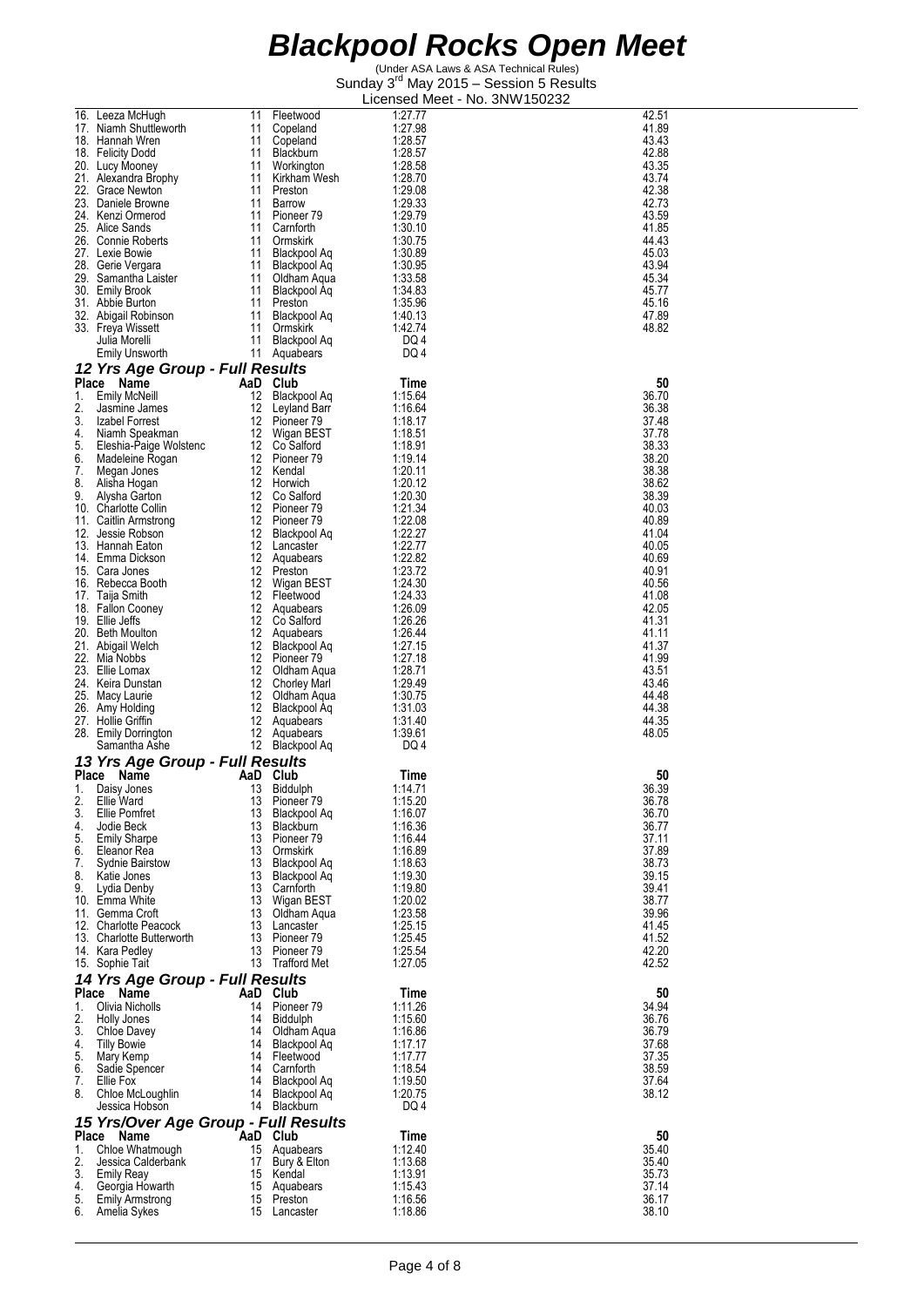(Under ASA Laws & ASA Technical Rules) Sunday 3<sup>rd</sup> May 2015 - Session 5 Results Licensed Meet - No. 3NW150232

#### **EVENT 504 Boys Open 200m Butterfly**

| 10 Yrs Age Group - Full Results         |                   |              |         |       |         |         |  |  |
|-----------------------------------------|-------------------|--------------|---------|-------|---------|---------|--|--|
| Place Name                              |                   | AaD Club     | Time    | 50    | 100     | 150     |  |  |
| 1. Brett Newcombe                       | 10                | Fleetwood    | 3:45.08 | 49.49 | 1.47.63 | 2:46.77 |  |  |
| 11 Yrs Age Group - Full Results         |                   |              |         |       |         |         |  |  |
| Place Name                              | AaD               | Club         | Time    | 50    | 100     | 150     |  |  |
| Benjamin Havers-Strong<br>1.            | 11                | Pioneer 79   | 2:47.19 | 37.45 | 1:20.44 | 2:04.56 |  |  |
| 2.<br>Max Adams                         | 11                | Co Salford   | 2:58.01 | 39.56 | 1:25.18 | 2:12.69 |  |  |
| 3.<br>Samuel Coulthard                  | 11                | Leyland Barr | 3:01.77 | 39.90 | 1:26.67 | 2:15.47 |  |  |
| Samuel Ellis                            | 11                | Ormskirk     | DQ 5    |       |         |         |  |  |
| 12 Yrs Age Group - Full Results         |                   |              |         |       |         |         |  |  |
| Place Name                              |                   | AaD Club     | Time    | 50    | 100     | 150     |  |  |
| 1. Luke Adams                           | $12 \overline{ }$ | Co Salford   | 2:57.18 | 38.12 | 1:23.20 | 2:11.42 |  |  |
| 13 Yrs Age Group - Full Results         |                   |              |         |       |         |         |  |  |
| Place Name                              | AaD               | Club         | Time    | 50    | 100     | 150     |  |  |
| Kelvin Cockcroft<br>1.                  | 13                | Aquabears    | 2:36.55 | 32.86 | 1:12.26 | 1:54.82 |  |  |
|                                         | 13                | Wigan BEST   | 2:42.25 | 34.73 | 1:16.71 | 2:00.13 |  |  |
| 2. Matthew Holliday<br>3. Billy Walpole | 13                | Blackburn    | 3:02.17 | 36.56 | 1:20.76 | 2:10.33 |  |  |
| 14 Yrs Age Group - Full Results         |                   |              |         |       |         |         |  |  |
| Place Name                              | AaD               | Club         | Time    | 50    | 100     | 150     |  |  |
| Kai Collins                             | 14                | Blackburn    | 2:40.91 | 35.03 | 1:15.24 | 1:58.07 |  |  |

### **EVENT 505 Girls Open 50m Butterfly**

#### *09 Yrs Age Group - Full Results*

| <b>Place</b> | <b>Name</b>                                                                                                                                                                                                        | AaD                   | Club                           | Time           |
|--------------|--------------------------------------------------------------------------------------------------------------------------------------------------------------------------------------------------------------------|-----------------------|--------------------------------|----------------|
| 1.           | Faye Milburn                                                                                                                                                                                                       | 9                     | Carlisle Aq                    | 38.27          |
|              | 1. raye window<br>2. Mia Smith<br>3. Elizabeth Wareing<br>4. Ella Blocksridge<br>5. Hannah McMillan<br>6. Lily Lamb-Piercy<br>7. Lucy Dixon<br>8. Asha Turner-Tarr<br>9. Rachel Williamson<br>9. Rachel Williamson | $\overline{9}$        | Pioneer <sub>79</sub>          | 39.42          |
|              |                                                                                                                                                                                                                    | ğ                     | Lancaster                      | 42.08          |
|              |                                                                                                                                                                                                                    | $\tilde{9}$           | Co Salford                     | 43.09          |
|              |                                                                                                                                                                                                                    | ğ                     | Carnforth                      | 43.89          |
|              |                                                                                                                                                                                                                    |                       | Wigan                          | 43.91          |
|              |                                                                                                                                                                                                                    | 9999                  | Horwich                        | 44.22          |
|              |                                                                                                                                                                                                                    |                       | Ellesmere Co                   | 45.14          |
|              |                                                                                                                                                                                                                    |                       | Garstang                       | 47.93          |
|              | 10. Rachel Waters<br>11. Emily Gaskell                                                                                                                                                                             |                       | Pioneer <sub>79</sub>          | 48.01          |
|              |                                                                                                                                                                                                                    | $\frac{9}{9}$         | Wigan BEST                     | 48.22          |
|              | 12. Charlotte Robinson                                                                                                                                                                                             |                       | <b>Blackpool Aq</b>            | 48.36          |
|              | 13. Zara Wilson<br>14. Gabrielle Booth                                                                                                                                                                             | 9<br>9                | Carnforth                      | 49.37<br>50.25 |
|              | 15. Arwen Bosworth                                                                                                                                                                                                 | ğ                     | Oldham Aqua<br>Aquabears       | 50.38          |
|              | 16. Isabella Blackburn-Gud                                                                                                                                                                                         |                       | Pioneer <sub>79</sub>          | 53.46          |
|              | 17. Annabel Kaley                                                                                                                                                                                                  | ğ<br>9                | Fleetwood                      | 55.72          |
|              | Ellie Ashton                                                                                                                                                                                                       | 9                     | Oldham Aqua                    | DNC            |
|              | Jessie Peel                                                                                                                                                                                                        | 9                     | Preston                        | DQ 5           |
|              |                                                                                                                                                                                                                    |                       |                                |                |
|              | 10 Yrs Age Group - Full Results<br>Place<br>Name                                                                                                                                                                   | AaD                   | Club                           | Time           |
| 1.           | Meadow Dronsfield                                                                                                                                                                                                  | 10                    | Aquabears                      | 36.03          |
|              |                                                                                                                                                                                                                    | 10                    | Kirkham Wesh                   | 37.27          |
|              |                                                                                                                                                                                                                    | 10                    | Aquabears                      | 37.28          |
|              |                                                                                                                                                                                                                    | 10                    | Tyldesley                      | 37.53          |
|              |                                                                                                                                                                                                                    | 10                    | Kendal                         | 38.53          |
|              |                                                                                                                                                                                                                    | 10 <sup>°</sup>       | Pioneer 79                     | 39.25          |
|              |                                                                                                                                                                                                                    | 10                    | Wigan BEST                     | 39.86          |
|              |                                                                                                                                                                                                                    | 10                    | Carlisle Ag                    | 39.87          |
|              | 1. Meadow Division.<br>2. Holly Maxwell<br>3. Kirsten Dronsfield<br>4. Rachel Hornby<br>5. Lucy Sargeant<br>6. Lois Cronshaw<br>7. Olivia Sheehan<br>8. Jessica Prokas<br>9. Naomi Ward<br>10. Haidi Coldwell      | 10                    | Carlisle Ag                    | 40.03          |
|              | 10. Heidi Coldwell<br>11. Grace Buschini                                                                                                                                                                           | 10                    | Lancaster                      | 40.30          |
|              |                                                                                                                                                                                                                    | 10 <sup>°</sup>       | Fleetwood                      | 41.42          |
|              | 12. Caitlin Deegan                                                                                                                                                                                                 | 10                    | Kendal                         | 41.57          |
|              | 13. Lily Smith<br>14. Wiktoria Wodz                                                                                                                                                                                | 10                    | Barrow                         | 41.78          |
|              |                                                                                                                                                                                                                    | 10                    | Co Salford                     | 41.84          |
|              | 15. Ella Prescott<br>16. Amy Peacock                                                                                                                                                                               | 10<br>10 <sup>°</sup> | Ormskirk                       | 42.92          |
|              |                                                                                                                                                                                                                    |                       | Lancaster                      | 42.99          |
|              | 17. Daisy Poole<br>17. Lily Gregg                                                                                                                                                                                  | 10<br>10              | <b>Tyldesley</b><br>Pioneer 79 | 43.03<br>43.03 |
|              | 19. Rebecca Thomas Reid                                                                                                                                                                                            | 10                    | Kirkham Wesh                   | 43.35          |
|              |                                                                                                                                                                                                                    | 10                    | Blackpool Aq                   | 44.46          |
|              | 20. Poppy Bridge<br>21. Isobel Cammish                                                                                                                                                                             | 10                    | Co Salford                     | 44.97          |
|              | 22. Ellie Howley                                                                                                                                                                                                   | 10                    | Carnforth                      | 46.19          |
|              | 23. Amelia Woods                                                                                                                                                                                                   | 10 <sup>°</sup>       | Fleetwood                      | 46.69          |
|              | 24. Sacha Robb                                                                                                                                                                                                     | 10                    | Carnforth                      | 47.62          |
|              |                                                                                                                                                                                                                    |                       | Preston                        | 48.20          |
|              | 25. Katelyn Croasdale-Cleg 10<br>26. Jennifer McGarty 10<br>27. Kathorine Managn 10                                                                                                                                |                       | Aquabears                      | 50.15          |
|              | 27. Katherine Mangan                                                                                                                                                                                               | 10 <sup>°</sup>       | Preston                        | 51.50          |
|              | 28. Anna Sutton                                                                                                                                                                                                    | 10                    | Preston                        | 1:03.60        |
|              | 11 Yrs Age Group - Full Results                                                                                                                                                                                    |                       |                                |                |
|              | Place Name                                                                                                                                                                                                         |                       | AaD Club                       | Time           |
| 1.           | Mia Greenough                                                                                                                                                                                                      | 11                    | Wigan BEST                     | 32.41          |
| 2.           | 2. Jennifer Green<br>3. Eve Corrigan                                                                                                                                                                               | 11                    | Wigan BEST                     | 33.49          |
|              |                                                                                                                                                                                                                    | 11                    | Bury & Elton                   | 34.16          |
|              | 4. Mia Radcliffe-Dudley<br>5. Leah Edwards                                                                                                                                                                         | 11<br>11              | Oldham Aqua                    | 35.08<br>35.62 |
|              |                                                                                                                                                                                                                    | 11                    | Co Salford<br>Nuneaton         | 35.65          |
|              | 6. Lauren Shakell<br>7. Baylie Seery-Kelly                                                                                                                                                                         | 11                    | Pioneer 79                     | 36.32          |
| 8.           | <b>Felicity Dodd</b>                                                                                                                                                                                               | 11                    | Blackburn                      | 37.28          |
| 9.           | Sophie Milburn                                                                                                                                                                                                     | 11                    | Carlisle Aq                    | 38.41          |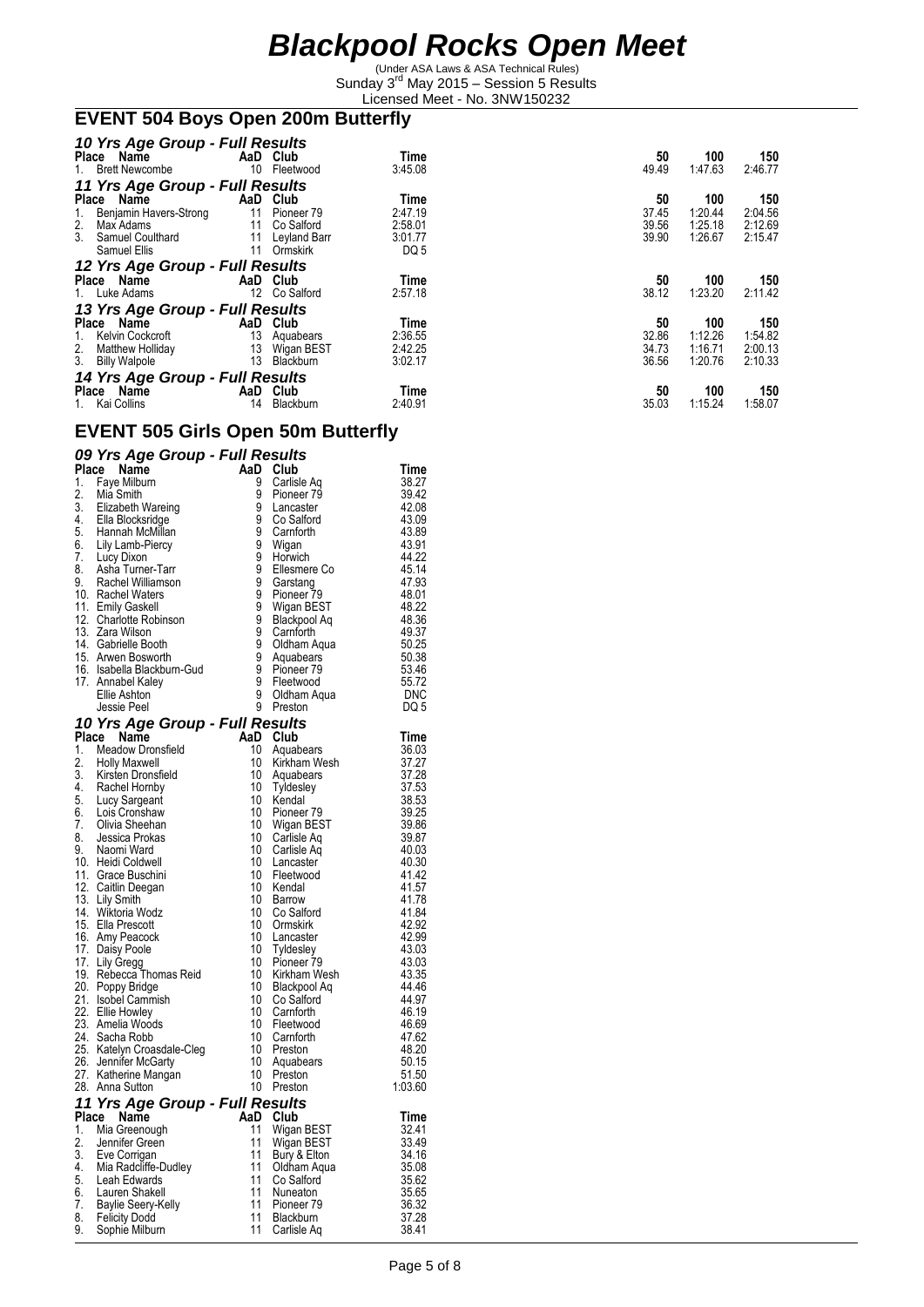|          | 10. Ruby Charmak                                                         | 11                     | Garstang                            | 38.55               |
|----------|--------------------------------------------------------------------------|------------------------|-------------------------------------|---------------------|
|          | 11. Charlotte Edwards                                                    | 11                     | Wigan BEST                          | 39.05               |
|          | 12. Natalie Charlesworth<br>13. Emily Nuttall                            | 11<br>11               | Garstang<br>Pioneer 79              | 40.24<br>40.58      |
|          | 14. Aimee Lawrence                                                       | 11                     | Co Salford                          | 40.63               |
|          | 15. Grace Newton                                                         | 11                     | Preston                             | 40.72               |
|          | 16. Alice Sands                                                          | 11<br>11               | Carnforth                           | 41.04               |
|          | 17. Kenzi Ormerod<br>18. Abby Wright                                     | 11                     | Pioneer <sub>79</sub><br>Workington | 41.14<br>41.15      |
|          | 19. Tara Williams                                                        | 11                     | Blackpool Aq                        | 41.79               |
|          | 20. Amy Doyle                                                            | 11                     | Co Salford                          | 41.90               |
|          | 21. Isabelle Hartley                                                     | 11                     | Aquabears                           | 42.16               |
|          | 22. Katherine Waters<br>23. Sophia Singleton                             | 11<br>11               | Pioneer <sub>79</sub><br>Fleetwood  | 42.17<br>42.53      |
|          | 24. Millie Waddington                                                    | 11                     | Pioneer 79                          | 42.90               |
|          | 25. Leeza McHugh                                                         | 11                     | Fleetwood                           | 43.33               |
|          | 26. Mia Williams                                                         | 11                     | Blackpool Aq                        | 43.34               |
|          | 27. Abigail Robinson<br>28. Gerie Vergara                                | 11<br>11               | Blackpool Aq<br>Blackpool Aq        | 43.94<br>44.30      |
|          | 29. Emily Unsworth                                                       | 11                     | Aquabears                           | 44.36               |
|          | 30. Emily Brook                                                          | 11                     | Blackpool Aq                        | 44.54               |
|          | 31. Hannah Wren                                                          | 11                     | Copeland                            | 45.42               |
|          | 32. Sophia Larkin<br>33. Sarah Ransome                                   | 11<br>11               | Blackpool Aq<br>Aquabears           | 46.77<br>46.91      |
|          | 34. Georgia Thomson                                                      | 11                     | Ormskirk                            | 47.51               |
|          | 35. Julia Morelli                                                        | 11                     | Blackpool Aq                        | 47.75               |
|          | 12 Yrs Age Group - Full Results                                          |                        |                                     |                     |
|          | Place Name                                                               | AaD                    | Club                                | Time                |
| 1.       | Samantha Ashe                                                            | 12                     | Blackpool Aq                        | 33.53               |
| 2.       | Caitlin Armstrong                                                        | 12 <sup>12</sup><br>12 | Pioneer 79                          | 34.31<br>34.33      |
|          | 3. Emma Blair<br>4. Emily McNeill<br>5. Jasmine James<br>6. Alisha Hogan | 12                     | Aquabears<br>Blackpool Aq           | 34.70               |
|          |                                                                          | 12                     | Leyland Barr                        | 35.68               |
|          |                                                                          | 12                     | Horwich                             | 35.79               |
|          | 7. Izabel Forrest<br>8. Lucy Stephenson                                  | 12<br>12               | Pioneer 79                          | 35.88<br>36.00      |
| 9.       | Eleshia-Paige Wolstenc                                                   | 12                     | Copeland<br>Co Salford              | 36.08               |
|          | 10. Kiera Richmond                                                       | 12                     | Carnforth                           | 36.24               |
|          | 11. Madeleine Rogan                                                      | 12                     | Pioneer 79                          | 36.37               |
|          | 12. Niamh Speakman<br>13. Imogen Collinson                               | 12<br>12               | Wigan BEST                          | 36.69<br>37.33      |
|          | 14. Jessie Robson                                                        | 12                     | Garstang<br>Blackpool Aq            | 37.58               |
|          | 15. Eleanor Fuggle                                                       | 12                     | Colne                               | 37.68               |
|          | 16. Holly Satterly                                                       | 12                     | Lancaster                           | 37.86               |
|          | 17. Alysha Garton                                                        | 12<br>12               | Co Salford                          | 37.93<br>38.48      |
|          | 18. Cara Jones<br>19. Hannah Eaton                                       | 12                     | Preston<br>Lancaster                | 39.42               |
|          | 20. Abigail Welch                                                        | 12                     | Blackpool Aq                        | 39.56               |
|          | 21. Ellie Lomax                                                          | 12                     | Oldham Aqua                         | 39.74               |
|          | 22. Kathleen Oliver                                                      | 12<br>12               | Bury & Elton                        | 39.78               |
|          | 23. Macy Laurie<br>24. Fallon Cooney                                     | 12                     | Oldham Aqua<br>Aquabears            | 40.09<br>40.43      |
|          | 25. Charlotte Collin                                                     | 12                     | Pioneer <sub>79</sub>               | 40.47               |
|          | 26. Elle- Sue Calderbank                                                 | 12                     | Bury & Elton                        | 41.66               |
| 28.      | 27. Beth Moulton<br>Mia Swarbrick                                        | 12<br>12               | Aquabears                           | 41.78<br>41.90      |
|          | 29. Keira Dunstan                                                        | 12                     | Garstang<br><b>Chorley Marl</b>     | 42.86               |
|          | 30. Jessica Martin                                                       | 12 <sup>°</sup>        | Ormskirk                            | 42.87               |
|          | 31. Alex Stead                                                           | $12 \overline{ }$      | Aquabears                           | 43.13               |
|          | 32. Ellie Jeffs                                                          | 12 <sup>°</sup><br>12  | Co Salford                          | 43.24<br>43.92      |
|          | 33. Pippa Dunk<br>34. Hollie Griffin                                     | 12                     | Lancaster<br>Aquabears              | 44.67               |
|          | 35. Hermione Worrall                                                     | 12 <sup>12</sup>       | Aquabears                           | 45.94               |
|          | 36. Mia Nobbs                                                            | 12                     | Pioneer 79                          | 48.35               |
|          | 13 Yrs Age Group - Full Results                                          |                        |                                     |                     |
| Place    | Name                                                                     | AaD                    | Club                                | Time                |
| 1.<br>2. | Ellie Pomfret<br>Emma White                                              | 13<br>13               | Blackpool Aq<br>Wigan BEST          | 33.19<br>33.40      |
| 3.       | Hannah Sheehan                                                           | 13                     | Wigan BEST                          | 33.70               |
| 4.       | Ella Bergin-Williams                                                     | 13                     | Oldham Aqua                         | 33.91               |
| 5.       | Amelia MacLaren                                                          | 13                     | Co Salford                          | 34.21               |
| 6.<br>7. | <b>Sydnie Bairstow</b>                                                   | 13<br>13               | Blackpool Aq                        | 34.30<br>34.84      |
| 8.       | Daisy Jones<br>Lydia Denby                                               | 13                     | Biddulph<br>Carnforth               | 35.31               |
| 9.       | Ellie Ward                                                               | 13                     | Pioneer <sub>79</sub>               | 35.40               |
|          | 10. Emily Sharpe                                                         | 13                     | Pioneer 79                          | 36.21               |
|          | 11. Jodie Beck<br>12. Katie Jones                                        | 13<br>13               | Blackburn                           | 37.10<br>38.19      |
|          | 13. Gemma Croft                                                          | 13                     | Blackpool Aq<br>Oldham Aqua         | 38.38               |
|          | 14. Charlotte Peacock                                                    | 13                     | Lancaster                           | 38.46               |
|          | 15. Daisy Pollitt                                                        | 13                     | Lancaster                           | 39.53               |
|          | 16. Charlotte Butterworth                                                | 13<br>13               | Pioneer <sub>79</sub>               | 39.61               |
|          | 17. Erin Leaver<br>Catherine Corless                                     | 13                     | Pioneer 79<br>Aquabears             | 40.37<br><b>DNC</b> |
|          | Eleanor Rea                                                              | 13                     | Ormskirk                            | <b>DNC</b>          |
|          | 14 Yrs Age Group - Full Results                                          |                        |                                     |                     |
|          | Place Name                                                               |                        | AaD Club                            | Time                |
| 1.       | Aimee Banks                                                              | 14                     | Carnforth                           | 32.27               |
| 2.       | Arina Klujeva                                                            | 14                     | Co Salford                          | 33.36               |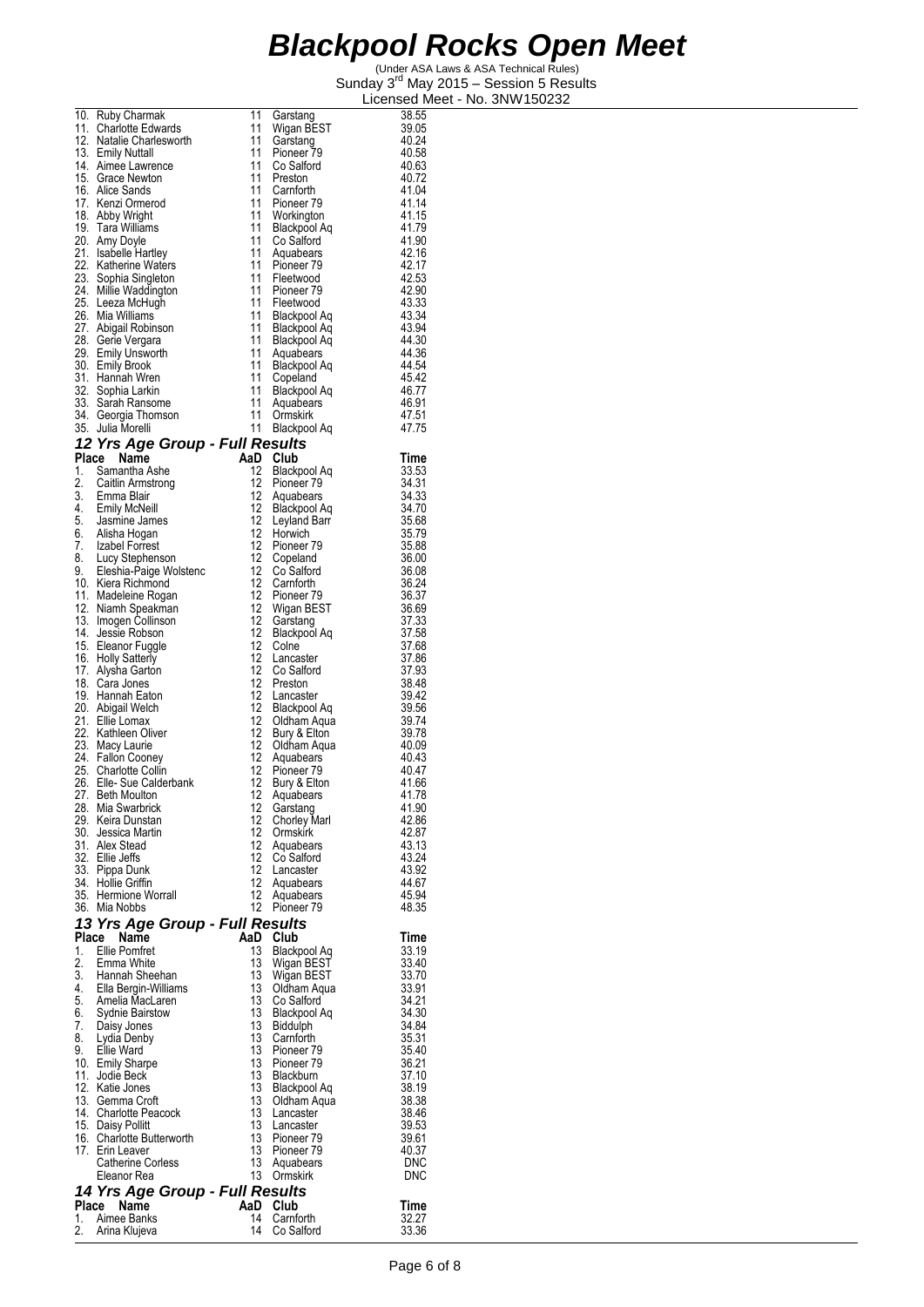(Under ASA Laws & ASA Technical Rules) Sunday 3<sup>rd</sup> May 2015 - Session 5 Results Licensed Meet - No. 3NW150232

| 3.    | Mary Kemp                            | 14  | Fleetwood           | 34.43 |
|-------|--------------------------------------|-----|---------------------|-------|
| 4.    | Jessica Hobson                       | 14  | Blackburn           | 34.60 |
| 5.    | Grace Taylor                         | 14  | Wigan BEST          | 34.62 |
| 6.    | Phoebe Collinson                     | 14  | Garstang            | 35.15 |
| 7.    | Ellie Fox                            | 14  | Blackpool Aq        | 35.61 |
| 8.    | Chloe Davey                          | 14  | Oldham Agua         | 35.69 |
| 9.    | Chloe McLoughlin                     | 14  | Blackpool Aq        | 35.85 |
|       | 10. Sadie Spencer                    | 14  | Carnforth           | 36.25 |
| 11.   | Holly Jones                          | 14  | Biddulph            | 38.10 |
|       | 12. Joanna Flowers                   | 14  | Blackpool Ag        | 39.19 |
|       | 13. Tilly Bowie                      | 14  | Blackpool Aq        | 40.80 |
|       | 14. Leah Fraser                      | 14  | <b>Trafford Met</b> | 41.14 |
|       | 15 Yrs/Over Age Group - Full Results |     |                     |       |
| Place | Name                                 | AaD | Club                | Time  |
| 1.    | Jessica Calderbank                   | 17  | Bury & Elton        | 30.68 |
| 2.    | <b>Emily Reay</b>                    | 15  | Kendal              | 32.45 |
| 3.    | Georgia Riley                        | 16  | Preston             | 33.96 |
| 4.    | Corien Saul                          | 17  | Garstang            | 35.08 |
| 5.    | Amelia Sykes                         | 15  | Lancaster           | 36.50 |
| 6.    | Amy Reay                             | 16  | Kendal              | 36.99 |
|       |                                      |     |                     |       |

#### **EVENT 506 Boys Open 50m Breaststroke**

|          | 09 Yrs Age Group - Full Results                              |           |   |                              |                |
|----------|--------------------------------------------------------------|-----------|---|------------------------------|----------------|
|          | Place<br>Name                                                | AaD       |   | Club                         | Time           |
| 1.       | Elliot Woodburn                                              | 9         |   | Kendal                       | 46.10          |
| 2.       | Aidan Duffin                                                 | 9         |   | Lancaster                    | 49.09          |
|          | 3. McKennzie Ronson Horro<br>4. William Havers-Strong        | 9         |   | Carnforth                    | 50.83          |
|          |                                                              | 9         |   | Pioneer 79                   | 53.95          |
|          | 5. Luca Morelli                                              |           | 9 | Blackpool Aq                 | 54.81          |
|          | <b>Matthew Charlesworth</b>                                  | 9         |   | Garstang                     | DQ 7           |
|          | James Hawtin                                                 | 9         |   | Garstang                     | DQ 7           |
|          | 10 Yrs Age Group - Full Results                              |           |   |                              |                |
|          | Place Name                                                   | AaD<br>10 |   | Club                         | Time           |
| 1.<br>2. | Harry Robinson<br><b>Isaac Quarry</b>                        | 10        |   | Pioneer 79<br>Lancaster      | 42.98<br>43.66 |
| 3.       | Sam Gallagher                                                | 10        |   | Barrow                       | 45.00          |
|          | 4. Samuel Burton                                             | 10        |   | Preston                      | 45.10          |
|          | 5. Spencer Cragg                                             | 10        |   | Blackburn                    | 47.29          |
|          | 6. Jack Parkinson                                            | 10        |   | Fleetwood                    | 48.31          |
| 7.       | Ace Bower                                                    | 10        |   | Carnforth                    | 49.12          |
|          | 8. Samuel Kelly<br>9. Tuncay Ozturk                          | 10        |   | Co Salford                   | 49.29          |
|          |                                                              | 10        |   | Fleetwood                    | 49.44          |
|          | 10. Alex Tallon                                              | 10        |   | Kendal                       | 49.63          |
|          | 11. Finley Quayle                                            | 10        |   | Copeland                     | 50.32          |
|          | 12. Jake Cooper                                              | 10        |   | Pioneer 79                   | 50.93          |
|          | 13. Samuel Fenton                                            | 10<br>10  |   | Pioneer 79                   | 51.08<br>51.24 |
|          | 14. Dylan Price<br>15. Adam Dickson                          | 10        |   | Lancaster<br>Aquabears       | 51.51          |
|          | 16. Joshua King                                              | 10        |   | Horwich                      | 52.34          |
|          | 17. Luke Jones                                               | 10        |   | Fleetwood                    | 52.56          |
|          | 18. Joseph Holding                                           | 10        |   | Fleetwood                    | 52.80          |
|          | 19. Daniel Fuggle                                            | 10        |   | Colne                        | 53.19          |
|          | 20. Ryan Nunn                                                | 10        |   | Barrow                       | 53.92          |
|          | Harry Bentham                                                | 10        |   | Pioneer 79                   | <b>DNC</b>     |
|          | 11 Yrs Age Group - Full Results                              |           |   |                              |                |
|          | Place Name                                                   | AaD       |   | Club                         | Time           |
| 1.       | <b>Matthew Gregory</b>                                       | 11        |   | Wigan BEST                   | 41.66          |
|          | 2. Toby Ranson<br>3. Benjamin Havers-Strong<br>Anglie Lawton | 11        |   | Aquabears                    | 42.12          |
|          |                                                              | 11        |   | Pioneer <sub>79</sub>        | 43.15          |
|          |                                                              | 11<br>11  |   | Ormskirk                     | 43.23          |
| 6.       | 5. Samuel Ellis                                              | 11        |   | Ormskirk<br>Horwich          | 43.34<br>43.53 |
|          | Jake Reynolds<br>7. Malachy Duffin                           | 11        |   | Lancaster                    | 45.49          |
|          | 8. George Cookson                                            | 11        |   | Carnforth                    | 45.75          |
| 9.       | Maximus Knowles                                              | 11        |   | Aquabears                    | 45.96          |
|          | 10. Joseph Arcangelo                                         | 11        |   | <b>Chorley Marl</b>          | 46.70          |
|          | 11. Ethan Pritchard                                          | 11        |   | Co Salford                   | 46.83          |
|          | 12. William Blair                                            | 11        |   | Aquabears                    | 47.34          |
|          | 13. Archibald Lawton                                         | 11        |   | Ormskirk                     | 47.81          |
|          | 14. Reece Griffiths                                          | 11        |   | Ramsbottom                   | 48.08          |
|          | 15. Samuel Howarth                                           | 11        |   | Aquabears                    | 48.17          |
|          | 16. Sam Arthur                                               | 11        |   | Co Salford                   | 50.77          |
|          | 17. Declan Zeqiri                                            | 11<br>11  |   | Blackpool Aq<br>Kirkham Wesh | 55.02<br>DNC   |
|          | <b>Toby Paterson</b><br>Dilan-Lee Alimeri                    | 11        |   | Blackpool Aq                 | DQ 7           |
|          | 12 Yrs Age Group - Full Results                              |           |   |                              |                |
| Place    | Name                                                         | AaD       |   | Club                         | Time           |
| 1.       | <b>Jake Wissett</b>                                          | 12        |   | Ormskirk                     | 39.67          |
| 2.       | Charlie Cooksey                                              | 12        |   | Barrow                       | 40.26          |
| 3.       | Rory Ward                                                    | 12        |   | Carlisle Aq                  | 40.79          |
| 4.       | Connor White                                                 | 12        |   | Carnforth                    | 42.73          |
| 5.       | Jack Holmes                                                  | 12        |   | Garstang                     | 42.97          |
| 6.       | Harry Shaw                                                   | 12        |   | Lancaster                    | 44.89          |
| 7.       | Jimmy Walpole                                                | 12        |   | Blackburn                    | 47.27          |
|          | Isaac Brennand                                               | 12        |   | <b>Chorley Marl</b>          | <b>DNC</b>     |
|          | 13 Yrs Age Group - Full Results                              |           |   |                              |                |
| Place    | Name                                                         | AaD       |   | Club                         | Time           |